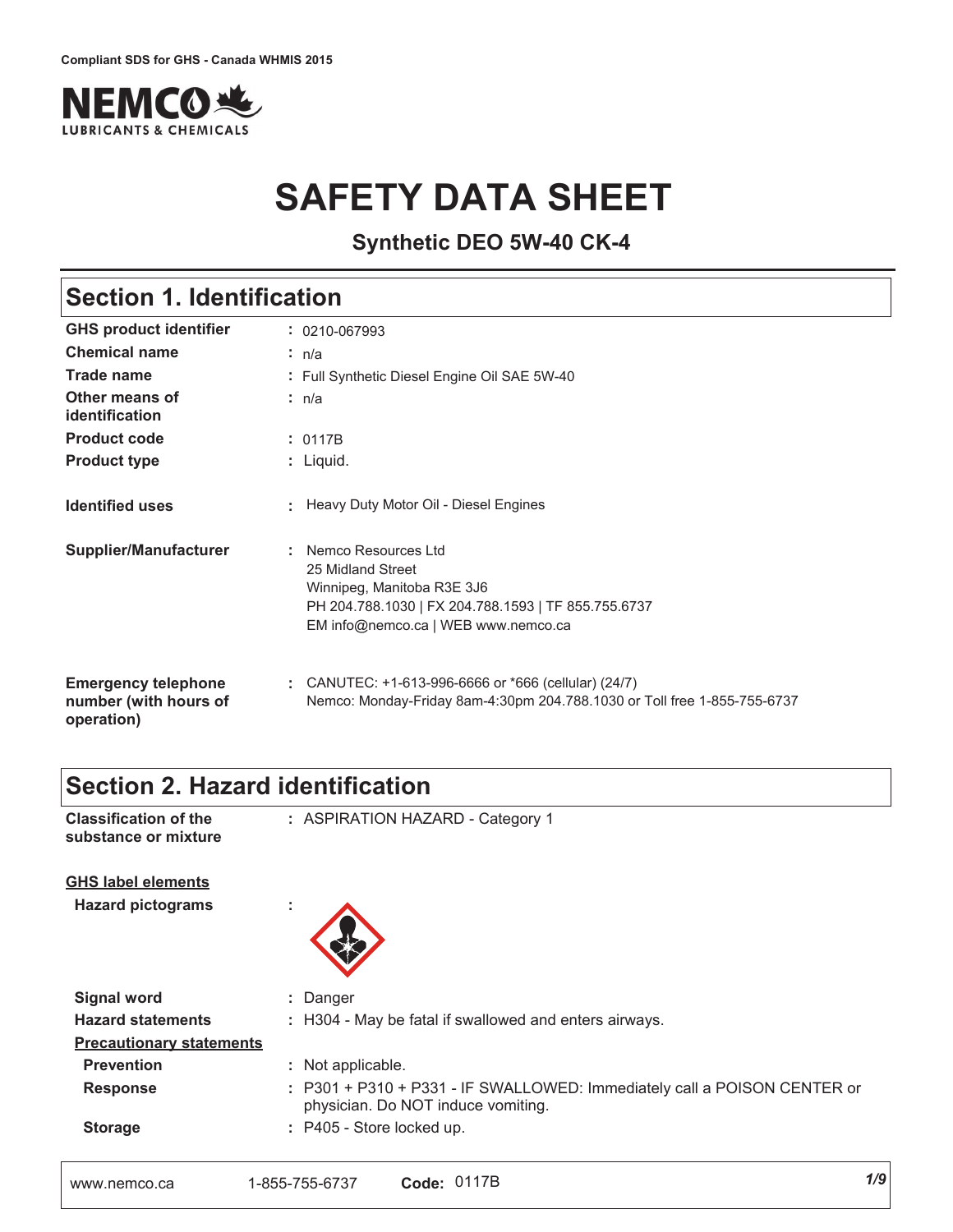

Synthetic DEO 5W-40 CK-4

### **Section 2. Hazard identification**

**Disposal** 

: P501 - Dispose of contents and container in accordance with all local, regional, national and international regulations.

Other hazards which do not : None known. result in classification/ **HHNOC/PHNOC** 

## **Section 3. Composition/information on ingredients**

| : Lubricating oil. |
|--------------------|
|                    |
|                    |

### **CAS number/other identifiers**

| <b>CAS number</b>                                                       | Not applicable. |                     |                   |
|-------------------------------------------------------------------------|-----------------|---------------------|-------------------|
| <b>Product code</b>                                                     | 0117B           |                     |                   |
| Ingredient name                                                         |                 | $\frac{9}{6}$ (w/w) | <b>CAS number</b> |
| Dec-1-ene, homopolymer, hydrogenated Dec-1-ene, oligomers, hydrogenated |                 | $10 - 30$           | 68037-01-4        |

There are no additional ingredients present which, within the current knowledge of the supplier and in the concentrations applicable, are classified as hazardous to health or the environment and hence require reporting in this section.

Occupational exposure limits, if available, are listed in Section 8.

### **Section 4. First-aid measures**

### **Description of necessary first aid measures**

| Eye contact         | : Immediately flush eyes with plenty of water, occasionally lifting the upper and lower<br>eyelids. Check for and remove any contact lenses. Continue to rinse for at least 20<br>minutes. Get medical attention if irritation occurs.                                                                                                                                                                                                                                                                                                                                                                                                                                                                                                                                                                                                          |
|---------------------|-------------------------------------------------------------------------------------------------------------------------------------------------------------------------------------------------------------------------------------------------------------------------------------------------------------------------------------------------------------------------------------------------------------------------------------------------------------------------------------------------------------------------------------------------------------------------------------------------------------------------------------------------------------------------------------------------------------------------------------------------------------------------------------------------------------------------------------------------|
| <b>Inhalation</b>   | : Remove victim to fresh air and keep at rest in a position comfortable for breathing.<br>If not breathing, if breathing is irregular or if respiratory arrest occurs, provide<br>artificial respiration or oxygen by trained personnel. It may be dangerous to the<br>person providing aid to give mouth-to-mouth resuscitation. Get medical attention if<br>adverse health effects persist or are severe. If unconscious, place in recovery<br>position and get medical attention immediately. Maintain an open airway. Loosen<br>tight clothing such as a collar, tie, belt or waistband.                                                                                                                                                                                                                                                    |
| <b>Skin contact</b> | : Flush contaminated skin with plenty of water. Get medical attention if symptoms<br>occur. Wash clothing before reuse. Clean shoes thoroughly before reuse.                                                                                                                                                                                                                                                                                                                                                                                                                                                                                                                                                                                                                                                                                    |
| Ingestion           | : Get medical attention immediately. Call a poison center or physician. Wash out<br>mouth with water. Remove dentures if any. Remove victim to fresh air and keep at<br>rest in a position comfortable for breathing. If material has been swallowed and the<br>exposed person is conscious, give small quantities of water to drink. Stop if the<br>exposed person feels sick as vomiting may be dangerous. Aspiration hazard if<br>swallowed. Can enter lungs and cause damage. Do not induce vomiting. If<br>vomiting occurs, the head should be kept low so that vomit does not enter the lungs.<br>Never give anything by mouth to an unconscious person. If unconscious, place in<br>recovery position and get medical attention immediately. Maintain an open airway.<br>Loosen tight clothing such as a collar, tie, belt or waistband. |

## Most important symptoms/effects, acute and delayed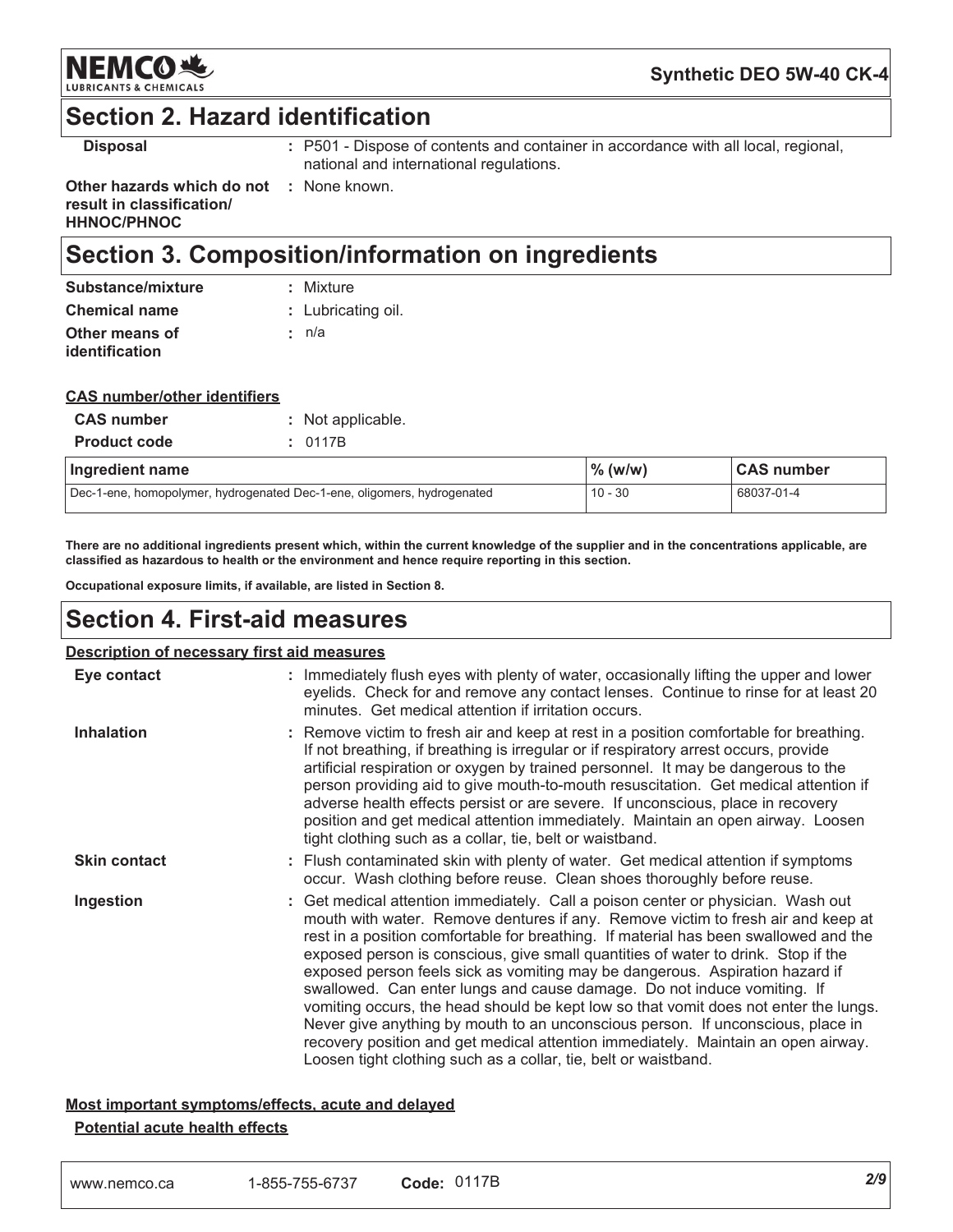**NEMCO 地** LUBRIC

Synthetic DEO 5W-40 CK-4

## **Section 4. First-aid measures**

| Eye contact                       | : No known significant effects or critical hazards.                                                                                                                           |
|-----------------------------------|-------------------------------------------------------------------------------------------------------------------------------------------------------------------------------|
| <b>Inhalation</b>                 | : No known significant effects or critical hazards.                                                                                                                           |
| <b>Skin contact</b>               | : No known significant effects or critical hazards.                                                                                                                           |
| Ingestion                         | : May be fatal if swallowed and enters airways.                                                                                                                               |
| Over-exposure signs/symptoms      |                                                                                                                                                                               |
| Eye contact                       | : No known significant effects or critical hazards.                                                                                                                           |
| <b>Inhalation</b>                 | : No known significant effects or critical hazards.                                                                                                                           |
| <b>Skin contact</b>               | : No known significant effects or critical hazards.                                                                                                                           |
| Ingestion                         | : Adverse symptoms may include the following:<br>nausea or vomiting                                                                                                           |
|                                   | <u>Indication of immediate medical attention and special treatment needed, if necessary</u>                                                                                   |
| Notes to physician                | : Treat symptomatically. Contact poison treatment specialist immediately if large<br>quantities have been ingested or inhaled.                                                |
| <b>Specific treatments</b>        | : No specific treatment.                                                                                                                                                      |
| <b>Protection of first-aiders</b> | : No action shall be taken involving any personal risk or without suitable training. It<br>may be dangerous to the person providing aid to give mouth-to-mouth resuscitation. |

See toxicological information (Section 11)

## **Section 5. Fire-fighting measures**

| <b>Extinguishing media</b>                               |                                                                                                                                                                                                     |
|----------------------------------------------------------|-----------------------------------------------------------------------------------------------------------------------------------------------------------------------------------------------------|
| Suitable extinguishing<br>media                          | : Use an extinguishing agent suitable for the surrounding fire.                                                                                                                                     |
| Unsuitable extinguishing<br>media                        | : None known.                                                                                                                                                                                       |
| <b>Specific hazards arising</b><br>from the chemical     | : In a fire or if heated, a pressure increase will occur and the container may burst.                                                                                                               |
| <b>Hazardous thermal</b><br>decomposition products       | : No specific data.                                                                                                                                                                                 |
| <b>Special protective actions</b><br>for fire-fighters   | : Promptly isolate the scene by removing all persons from the vicinity of the incident if<br>there is a fire. No action shall be taken involving any personal risk or without<br>suitable training. |
| <b>Special protective</b><br>equipment for fire-fighters | : Fire-fighters should wear appropriate protective equipment and self-contained<br>breathing apparatus (SCBA) with a full face-piece operated in positive pressure<br>mode.                         |

## **Section 6. Accidental release measures**

|  |  |  | Personal precautions, protective equipment and emergency procedures |
|--|--|--|---------------------------------------------------------------------|
|  |  |  |                                                                     |

| For non-emergency<br>personnel |                | : No action shall be taken involving any personal risk or without suitable training.<br>Evacuate surrounding areas. Keep unnecessary and unprotected personnel from<br>entering. Do not touch or walk through spilled material. Avoid breathing vapor or<br>mist. Provide adequate ventilation. Wear appropriate respirator when ventilation is<br>inadequate. Put on appropriate personal protective equipment. |     |
|--------------------------------|----------------|------------------------------------------------------------------------------------------------------------------------------------------------------------------------------------------------------------------------------------------------------------------------------------------------------------------------------------------------------------------------------------------------------------------|-----|
| For emergency responders       |                | : If specialized clothing is required to deal with the spillage, take note of any<br>information in Section 8 on suitable and unsuitable materials. See also the<br>information in "For non-emergency personnel".                                                                                                                                                                                                |     |
| www.nemco.ca                   | 1-855-755-6737 | <b>Code: 0117B</b>                                                                                                                                                                                                                                                                                                                                                                                               | 3/9 |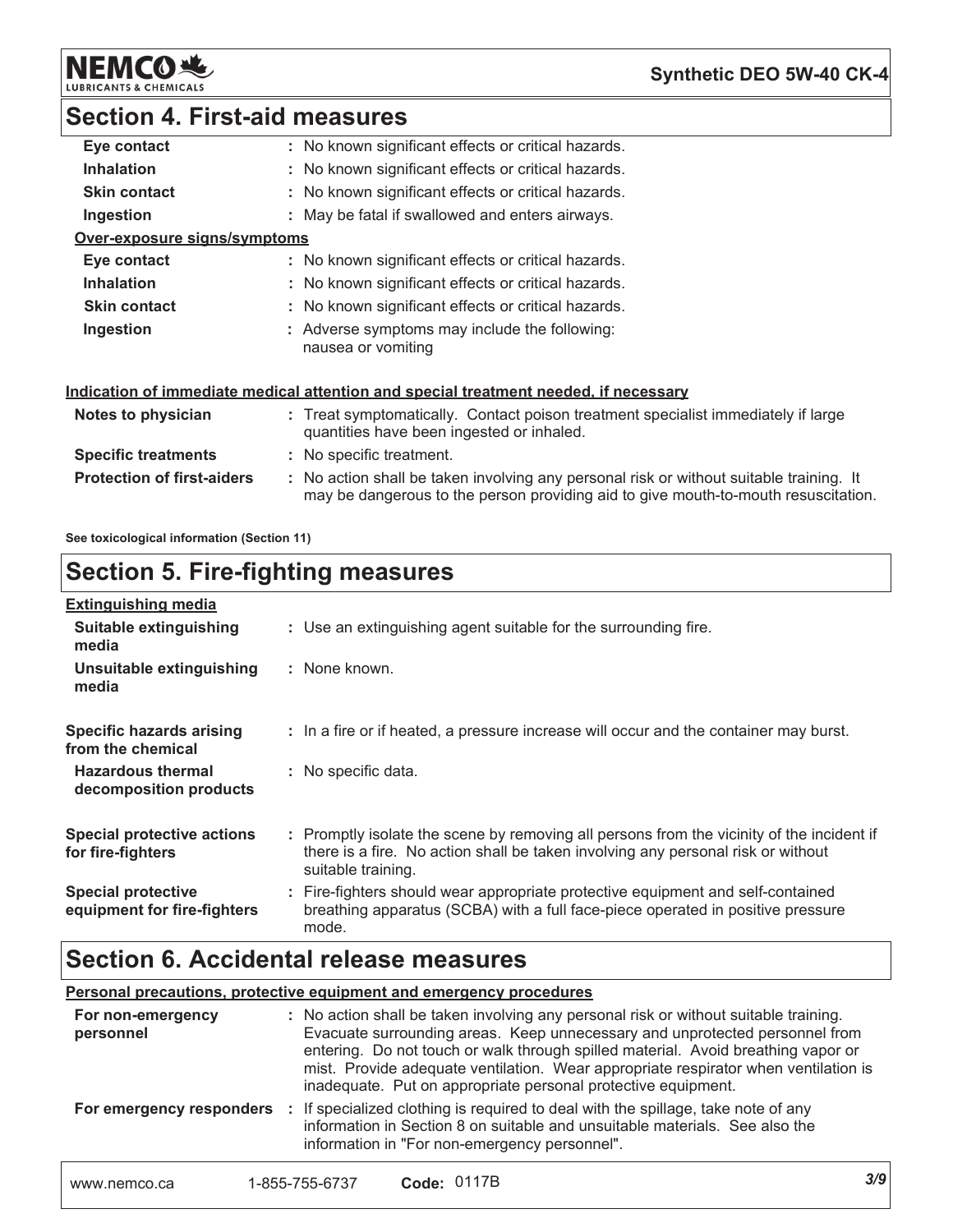

## **Section 6. Accidental release measures**

| <b>Environmental precautions</b><br>Methods and materials for containment and cleaning up | : Avoid dispersal of spilled material and runoff and contact with soil, waterways,<br>drains and sewers. Inform the relevant authorities if the product has caused<br>environmental pollution (sewers, waterways, soil or air).                                                                                                                                                                                                                                                                                                                                                                                                                                                                                 |
|-------------------------------------------------------------------------------------------|-----------------------------------------------------------------------------------------------------------------------------------------------------------------------------------------------------------------------------------------------------------------------------------------------------------------------------------------------------------------------------------------------------------------------------------------------------------------------------------------------------------------------------------------------------------------------------------------------------------------------------------------------------------------------------------------------------------------|
| <b>Spill</b>                                                                              | : Stop leak if without risk. Move containers from spill area. Approach release from<br>upwind. Prevent entry into sewers, water courses, basements or confined areas.<br>Wash spillages into an effluent treatment plant or proceed as follows. Contain and<br>collect spillage with non-combustible, absorbent material e.g. sand, earth,<br>vermiculite or diatomaceous earth and place in container for disposal according to<br>local regulations (see Section 13). Dispose of via a licensed waste disposal<br>contractor. Contaminated absorbent material may pose the same hazard as the<br>spilled product. Note: see Section 1 for emergency contact information and Section<br>13 for waste disposal. |

## **Section 7. Handling and storage**

### **Precautions for safe handling**

| <b>Protective measures</b>                                         | : Put on appropriate personal protective equipment (see Section 8). Do not swallow.<br>Avoid contact with eyes, skin and clothing. Avoid breathing vapor or mist. Keep in<br>the original container or an approved alternative made from a compatible material,<br>kept tightly closed when not in use. Empty containers retain product residue and<br>can be hazardous. Do not reuse container.                                                                                                                                                                                                    |
|--------------------------------------------------------------------|-----------------------------------------------------------------------------------------------------------------------------------------------------------------------------------------------------------------------------------------------------------------------------------------------------------------------------------------------------------------------------------------------------------------------------------------------------------------------------------------------------------------------------------------------------------------------------------------------------|
| Advice on general<br>occupational hygiene                          | : Eating, drinking and smoking should be prohibited in areas where this material is<br>handled, stored and processed. Workers should wash hands and face before eating,<br>drinking and smoking. See also Section 8 for additional information on hygiene<br>measures. Remove contaminated clothing and protective equipment before entering<br>eating areas.                                                                                                                                                                                                                                       |
| Conditions for safe storage,<br>including any<br>incompatibilities | : Store in accordance with local regulations. Store in original container protected from<br>direct sunlight in a dry, cool and well-ventilated area, away from incompatible<br>materials (see Section 10) and food and drink. Store locked up. Keep container<br>tightly closed and sealed until ready for use. Containers that have been opened<br>must be carefully resealed and kept upright to prevent leakage. Do not store in<br>unlabeled containers. Use appropriate containment to avoid environmental<br>contamination. See Section 10 for incompatible materials before handling or use. |

### Section 8. Exposure controls/personal protection

### **Control parameters**

| None.                         |                                                                                        |
|-------------------------------|----------------------------------------------------------------------------------------|
| Appropriate engineering       | : Good general ventilation should be sufficient to control worker exposure to airborne |
| controls                      | contaminants.                                                                          |
| <b>Environmental exposure</b> | : Emissions from ventilation or work process equipment should be checked to ensure     |
| controls                      | they comply with the requirements of environmental protection legislation.             |

### **Individual protection measures**

**Occupational exposure limits**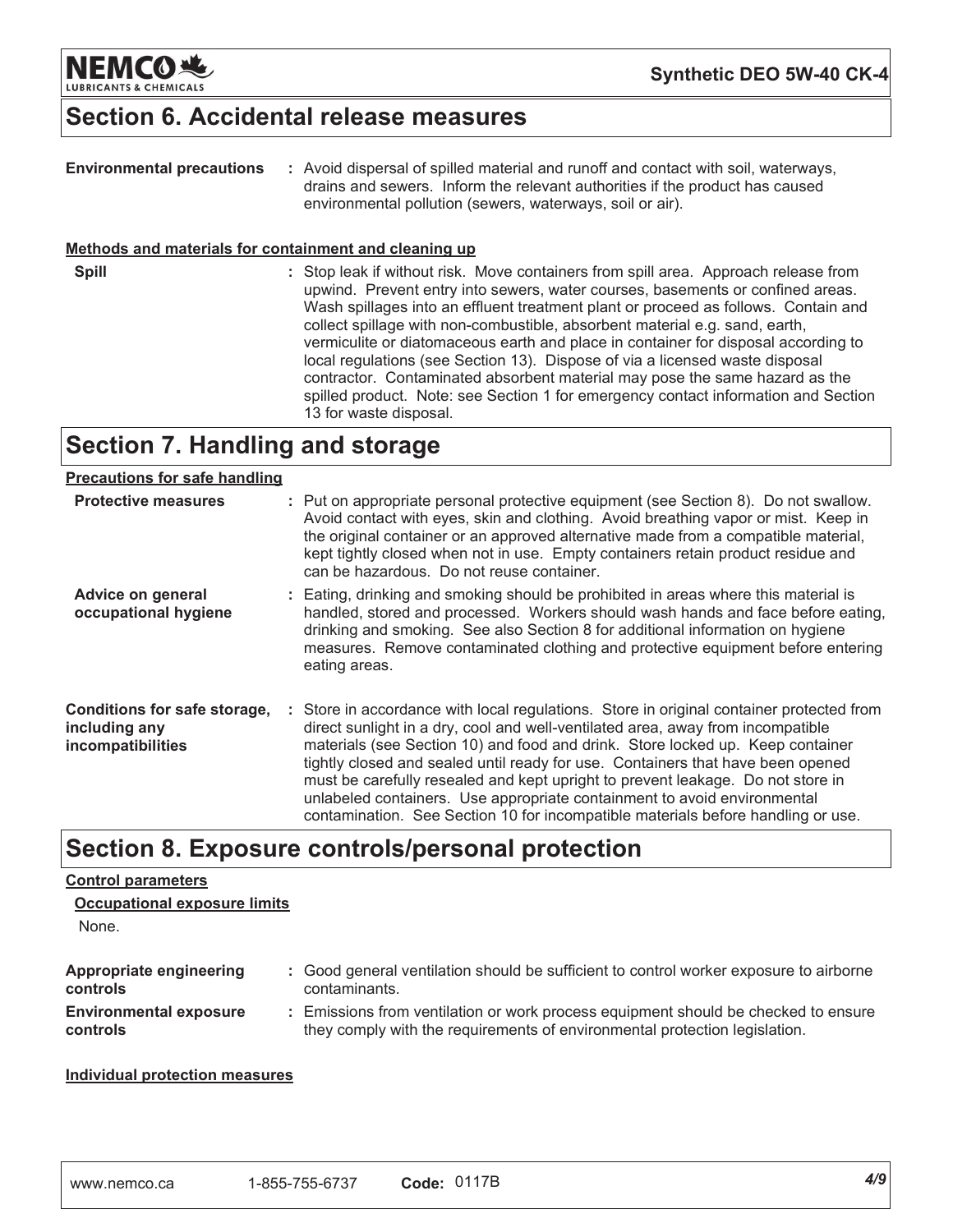**NEMCO业 LUBRICANTS & CHEMICALS** 

## Section 8. Exposure controls/personal protection

| <b>Hygiene measures</b>       | : Wash hands, forearms and face thoroughly after handling chemical products, before<br>eating, smoking and using the lavatory and at the end of the working period.<br>Appropriate techniques should be used to remove potentially contaminated clothing.<br>Wash contaminated clothing before reusing. Ensure that eyewash stations and<br>safety showers are close to the workstation location.                                                                                                                                                                                                                         |
|-------------------------------|---------------------------------------------------------------------------------------------------------------------------------------------------------------------------------------------------------------------------------------------------------------------------------------------------------------------------------------------------------------------------------------------------------------------------------------------------------------------------------------------------------------------------------------------------------------------------------------------------------------------------|
| <b>Eye/face protection</b>    | : Safety eyewear complying with an approved standard should be used when a risk<br>assessment indicates this is necessary to avoid exposure to liquid splashes, mists,<br>gases or dusts. If contact is possible, the following protection should be worn,<br>unless the assessment indicates a higher degree of protection: safety glasses with<br>side-shields.                                                                                                                                                                                                                                                         |
| <b>Skin protection</b>        |                                                                                                                                                                                                                                                                                                                                                                                                                                                                                                                                                                                                                           |
| <b>Hand protection</b>        | : Chemical-resistant, impervious gloves complying with an approved standard should<br>be worn at all times when handling chemical products if a risk assessment indicates<br>this is necessary. Considering the parameters specified by the glove manufacturer,<br>check during use that the gloves are still retaining their protective properties. It<br>should be noted that the time to breakthrough for any glove material may be<br>different for different glove manufacturers. In the case of mixtures, consisting of<br>several substances, the protection time of the gloves cannot be accurately<br>estimated. |
| <b>Body protection</b>        | : Personal protective equipment for the body should be selected based on the task<br>being performed and the risks involved and should be approved by a specialist<br>before handling this product.                                                                                                                                                                                                                                                                                                                                                                                                                       |
| Other skin protection         | : Appropriate footwear and any additional skin protection measures should be<br>selected based on the task being performed and the risks involved and should be<br>approved by a specialist before handling this product.                                                                                                                                                                                                                                                                                                                                                                                                 |
| <b>Respiratory protection</b> | Based on the hazard and potential for exposure, select a respirator that meets the<br>appropriate standard or certification. Respirators must be used according to a<br>respiratory protection program to ensure proper fitting, training, and other important<br>aspects of use.                                                                                                                                                                                                                                                                                                                                         |

## Section 9. Physical and chemical properties

| <b>Appearance</b>                               |                                                                   |
|-------------------------------------------------|-------------------------------------------------------------------|
| <b>Physical state</b>                           | : Liquid.                                                         |
| Color                                           | $:$ Amber.                                                        |
| Odor                                            | $:$ Mild.                                                         |
| <b>Odor threshold</b>                           | : Not available.                                                  |
| рH                                              | : Not available.                                                  |
| <b>Freezing point</b>                           | : Not available.                                                  |
| <b>Boiling point</b>                            | : Not available.                                                  |
| <b>Flash point</b>                              | : Closed cup: $>205^{\circ}$ C ( $>401^{\circ}$ F)                |
| <b>Evaporation rate</b>                         | $:$ <1 (Butyl acetate = 1)                                        |
| Flammability (solid, gas)                       | : Not available.                                                  |
| Lower and upper explosive<br>(flammable) limits | : Not available.                                                  |
| Vapor pressure                                  | : $\leq$ 0.13 kPa ( $\leq$ 1 mm Hg) (68°F)                        |
| Vapor density                                   | : Not available.                                                  |
| <b>Relative density</b>                         | $: 0.86$ to 0.89                                                  |
| <b>Solubility</b>                               | : Insoluble in the following materials: cold water and hot water. |
| Solubility in water                             | : Insoluble                                                       |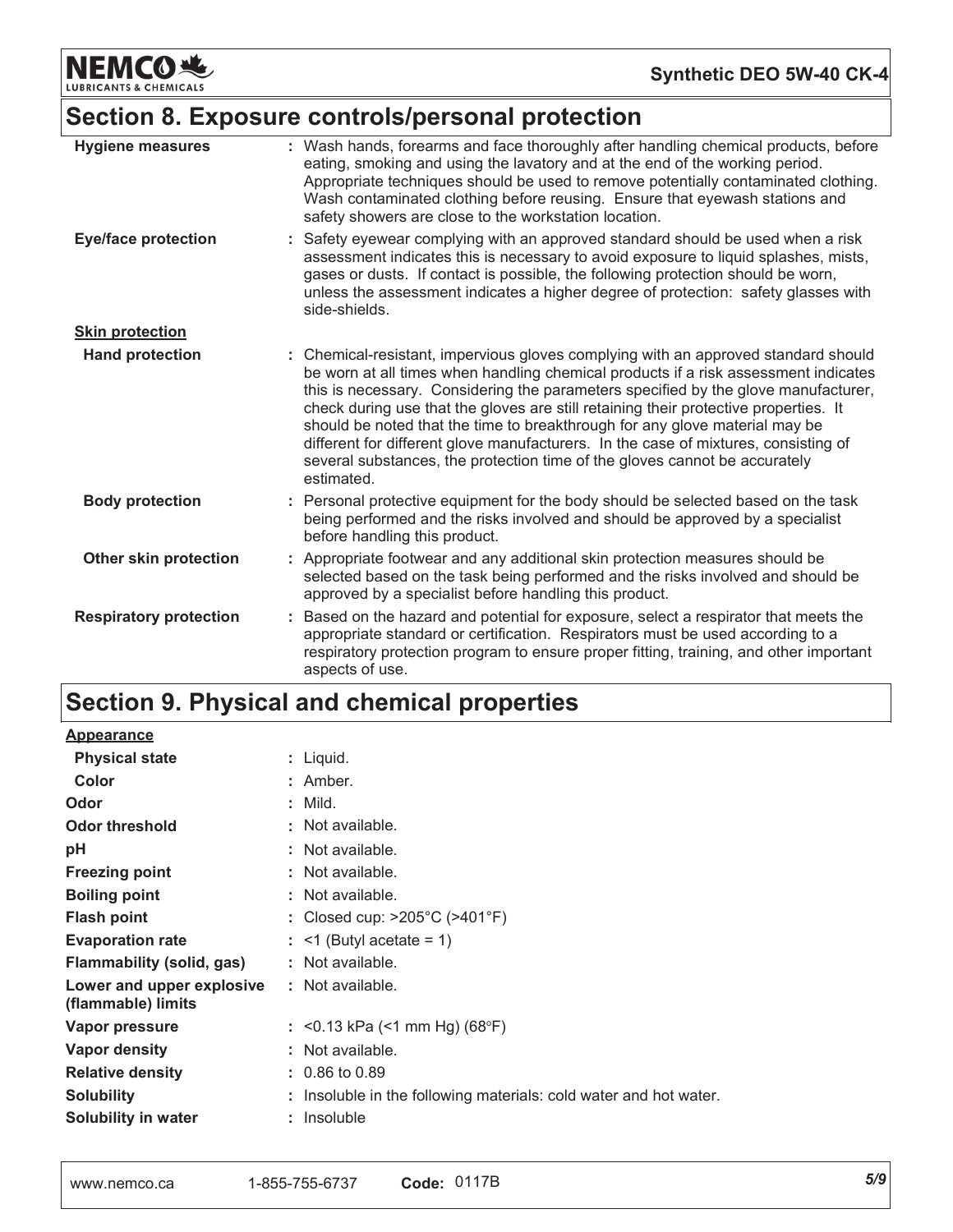

## Section 9. Physical and chemical properties

| <b>Partition coefficient: n-</b> | : Not available.                       |
|----------------------------------|----------------------------------------|
| octanol/water                    |                                        |
| <b>Auto-ignition temperature</b> | : $>260^{\circ}$ C ( $>500^{\circ}$ F) |
| <b>Decomposition temperature</b> | : Not available.                       |
| <b>Viscosity</b>                 | : Not available.                       |

### **Section 10. Stability and reactivity**

| <b>Reactivity</b>                            | : No specific test data related to reactivity available for this product or its ingredients.              |
|----------------------------------------------|-----------------------------------------------------------------------------------------------------------|
| <b>Chemical stability</b>                    | : The product is stable.                                                                                  |
| <b>Possibility of hazardous</b><br>reactions | : Under normal conditions of storage and use, hazardous reactions will not occur.                         |
| <b>Conditions to avoid</b>                   | : No specific data.                                                                                       |
| Incompatible materials                       | : Reactive or incompatible with the following materials: oxidizing materials.                             |
| <b>Hazardous decomposition</b><br>products   | : Under normal conditions of storage and use, hazardous decomposition products<br>should not be produced. |

## **Section 11. Toxicological information**

### Information on toxicological effects **Acute toxicity** There is no data available. **Irritation/Corrosion** There is no data available. **Sensitization** There is no data available. **Mutagenicity** There is no data available. Carcinogenicity There is no data available. **Reproductive toxicity** There is no data available. **Teratogenicity** There is no data available. Specific target organ toxicity (single exposure) There is no data available. Specific target organ toxicity (repeated exposure) There is no data available. **Aspiration hazard**

| Name                                                                    | l Result                       |
|-------------------------------------------------------------------------|--------------------------------|
| Dec-1-ene, homopolymer, hydrogenated Dec-1-ene, oligomers, hydrogenated | ASPIRATION HAZARD - Category 1 |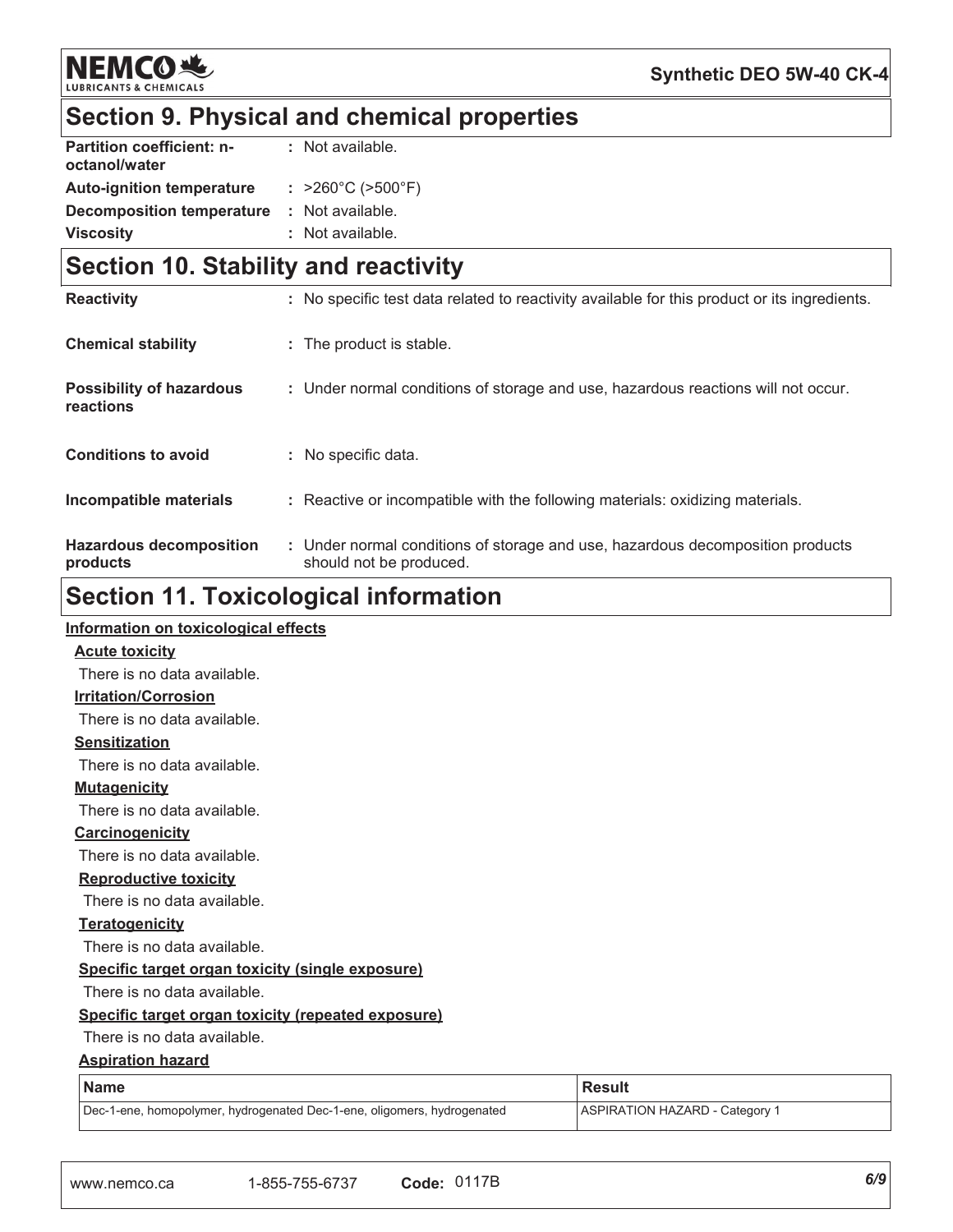

### Synthetic DEO 5W-40 CK-4

### **Section 11. Toxicological information**

| .                         |  |                          |  |
|---------------------------|--|--------------------------|--|
| Information on the likely |  | : Dermal contact. Eye co |  |
| routes of exposure        |  |                          |  |

ontact. Inhalation. Ingestion.

### **Potential acute health effects**

| Eye contact         | : No known significant effects or critical hazards. |
|---------------------|-----------------------------------------------------|
| <b>Inhalation</b>   | : No known significant effects or critical hazards. |
| <b>Skin contact</b> | : No known significant effects or critical hazards. |
| Ingestion           | : May be fatal if swallowed and enters airways.     |

### Symptoms related to the physical, chemical and toxicological characteristics

| Eye contact         | : No known significant effects or critical hazards.                 |
|---------------------|---------------------------------------------------------------------|
| <b>Inhalation</b>   | : No known significant effects or critical hazards.                 |
| <b>Skin contact</b> | : No known significant effects or critical hazards.                 |
| Ingestion           | : Adverse symptoms may include the following:<br>nausea or vomiting |

### Delayed and immediate effects and also chronic effects from short and long term exposure

| <b>Short term exposure</b>              |                                                     |
|-----------------------------------------|-----------------------------------------------------|
| Potential immediate<br>effects          | : No known significant effects or critical hazards. |
| <b>Potential delayed effects</b>        | : No known significant effects or critical hazards. |
| Long term exposure                      |                                                     |
| <b>Potential immediate</b><br>effects   | : No known significant effects or critical hazards. |
| <b>Potential delayed effects</b>        | : No known significant effects or critical hazards. |
| <b>Potential chronic health effects</b> |                                                     |
| General                                 | : No known significant effects or critical hazards. |
| Carcinogenicity                         | No known significant effects or critical hazards.   |
| <b>Mutagenicity</b>                     | : No known significant effects or critical hazards. |
| <b>Teratogenicity</b>                   | : No known significant effects or critical hazards. |
| <b>Developmental effects</b>            | : No known significant effects or critical hazards. |
| <b>Fertility effects</b>                | : No known significant effects or critical hazards. |

### **Numerical measures of toxicity**

#### **Acute toxicity estimates**

There is no data available.

## **Section 12. Ecological information**

### **Toxicity**

There is no data available.

### **Persistence and degradability**

There is no data available.

### **Bioaccumulative potential**

| www.nemco.ca | 1-855-755-6737 | Code: 0117B |
|--------------|----------------|-------------|
|--------------|----------------|-------------|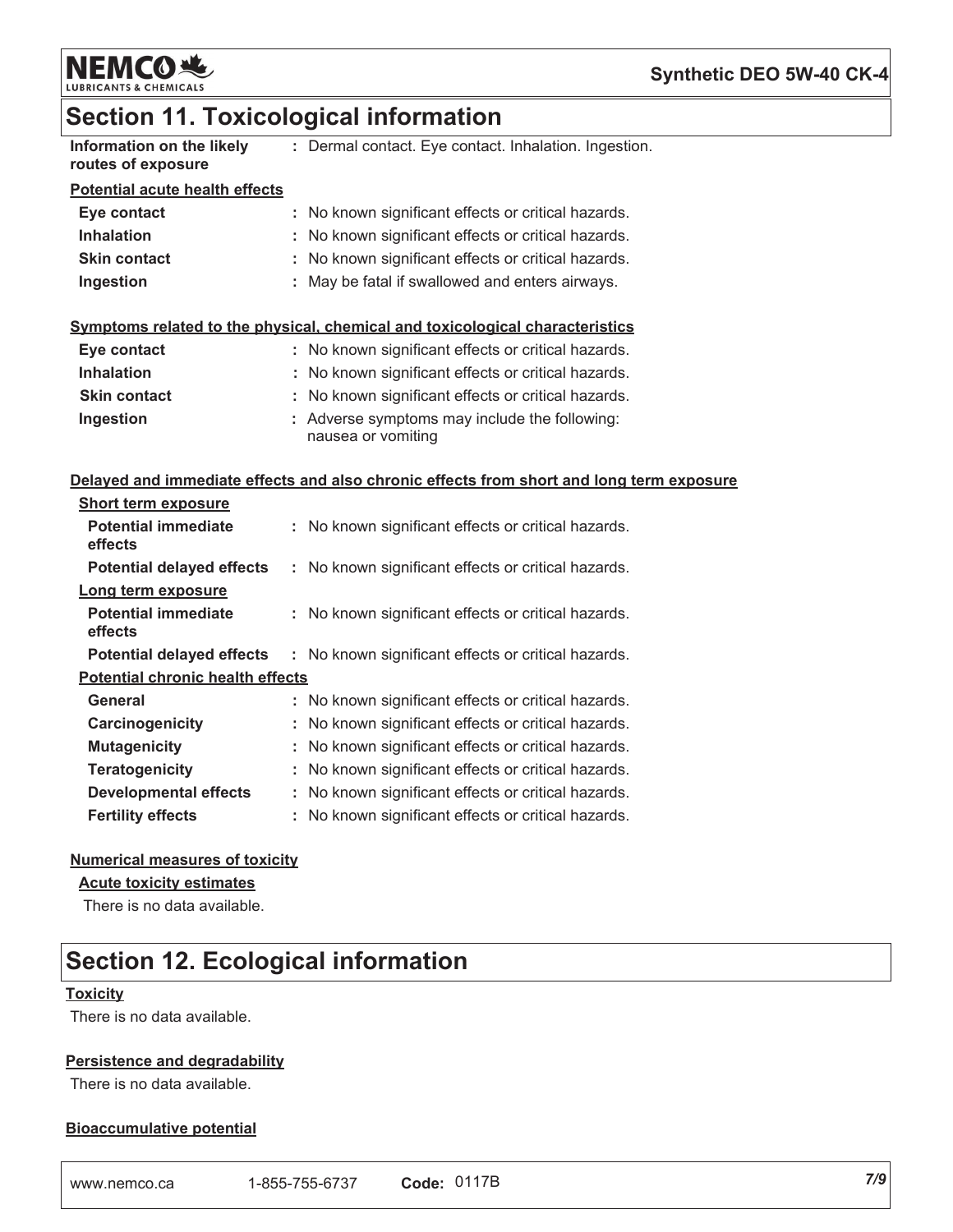NEMCORS

### Synthetic DEO 5W-40 CK-4

## **Section 12. Ecological information**

| <b>Product/ingredient name</b>                                                | $\mathsf{Loa}\mathsf{P}_{\mathsf{ow}}$ | <b>BCF</b> | l Potential |
|-------------------------------------------------------------------------------|----------------------------------------|------------|-------------|
| Dec-1-ene, homopolymer,<br>hydrogenated Dec-1-ene, oligomers,<br>hydrogenated | >6.5                                   |            | high        |

### **Mobility in soil**

| <b>Soil/water partition</b> | : There is no data available. |
|-----------------------------|-------------------------------|
| coefficient $(K_{oc})$      |                               |

Other adverse effects : No known significant effects or critical hazards.

## **Section 13. Disposal considerations**

**Disposal methods** : The generation of waste should be avoided or minimized wherever possible. Disposal of this product, solutions and any by-products should comply with the requirements of environmental protection and waste disposal legislation and any regional local authority requirements. Dispose of surplus and non-recyclable products via a licensed waste disposal contractor. Waste should not be disposed of untreated to the sewer unless fully compliant with the requirements of all authorities with jurisdiction. Waste packaging should be recycled. Incineration or landfill should only be considered when recycling is not feasible. This material and its container must be disposed of in a safe way. Care should be taken when handling empty containers that have not been cleaned or rinsed out. Empty containers or liners may retain some product residues. Avoid dispersal of spilled material and runoff and contact with soil, waterways, drains and sewers.

### **Section 14. Transport information**

|                                      | <b>TDG Classification</b> | <b>IMDG</b>    | <b>IATA</b>    |
|--------------------------------------|---------------------------|----------------|----------------|
| <b>UN number</b>                     | Not regulated.            | Not regulated. | Not regulated. |
| <b>UN proper</b><br>shipping name    |                           |                |                |
| <b>Transport</b><br>hazard class(es) |                           | ٠              | ۰              |
| <b>Packing group</b>                 |                           |                |                |
| <b>Environmental</b><br>hazards      | No.                       | No.            | No.            |
| <b>Additional</b><br>information     | ۰                         |                |                |

**AERG** : Not applicable

Special precautions for user : Transport within user's premises: always transport in closed containers that are upright and secure. Ensure that persons transporting the product know what to do in the event of an accident or spillage.